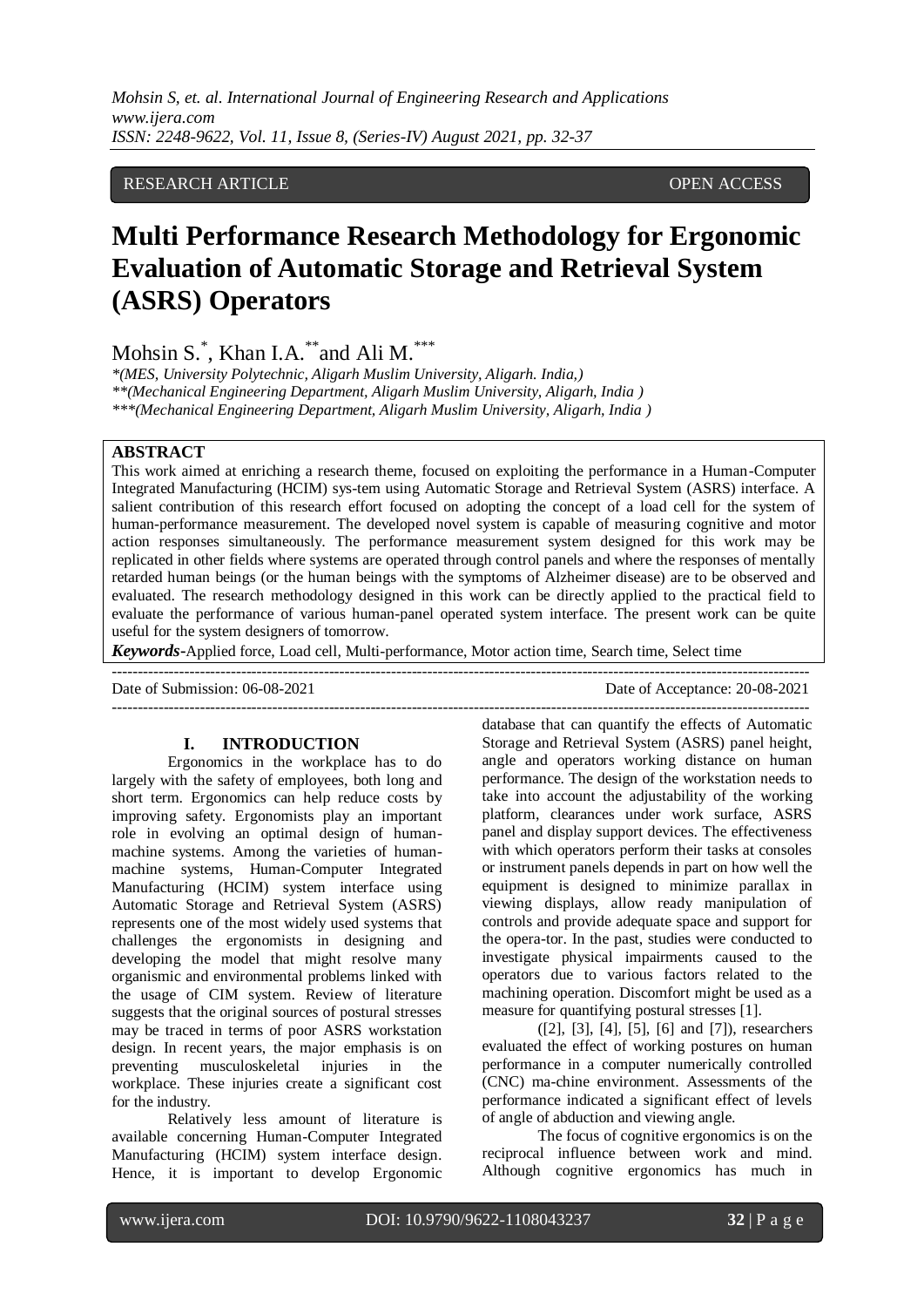common with cognitive psychology, the purpose is not to try to understand the nature of human cognition, but rather to describe how human cognition affects work and is affected by work [4]. The concerned areas of cognitive ergonomics include cooperative work, user interface design, modelling of users and systems, problem solving, learning and system design-especially the design of automation. Improving adaptability necessarily implies a focus on the human operator, the center of manufacturing processes. The adaptable production system has more explicit human cognitive requirements than manufacturing systems based on a mass production model and places more pronounced cognitive demands on individuals. Many researchers have addressed the problems associated with cognitive environments [8]. With the continued advancement of technology, operators are often responsible for performing several tasks simultaneously, which increases the relative load associated with task performance [8].

*The literature review on the effects on human performance indicates the need of separate interface designs for various age group individuals. It is also observed from the literature that the cognitive and motor performances of peoples vary with the age.*

# **II. INTERFACE DESIGN METHODOLOGY**

As evident from the preceding discussion, the effects of anthropometric considerations like machine panel height, working distance, and panel angle on human performance, particularly in the context of human-CIM system interface using ASRS are still not fully understood and thus, there exists a wide scope to investigate these effects. Accordingly, the HCIM system interface design using ASRS methodology for the present work was formulated. There has been a rapid growth in the use of ASRS. With the ASRS applications getting more widespread at the global level, the musculoskeletal problems associated with these machines have also been generating more concern. The automated technologies get much more popular day by day. However, the pace of research in the field of HCIM system interface environment has been rather slow in comparison to the growth rate of ASRS not only in developed nations but also in developing countries like India. Human problems associated with the HCIM system interface environment constitute one of the major research areas determining the extent and rate of success within the framework of effective and fruitful use of modern day automated technologies. There remains a dire need of catering to the demands of designers, manufacturers, purchasers and users regarding how

automated machine systems could be made more useful, easier, faster, efficient and compatible for operation, from ergonomics point of view. The literature surveyed indicated that previous researchers by and large, have been mainly emphasizing the need to design and develop varieties of automated machine systems. In the recent era of highly competitive business environment, that is automated technology based, ergonomist cannot afford to remain ignorant of what is happening all around. The growth in the use of ASRS has brought many subtle issues/problems pertaining to their effective utilization from human efficiency and comfort viewpoints. These problems get further aggravated when automated technology systems are used excessively in the kind of environments that are not conducive to their users. In this background, various studies could be designed to provide answers to some of the basic issues related to the use of CIM system.

# **2.1 Experimental Design**

In the designed studies, human performances can be measured in terms of search time, select time, motor action time and applied force. These performance measure features could be selected in the light of previous researches [9]. A pilot study could be conducted to determine the discrete levels of the HCIM system interface using ASRS parameters that could help to operate an ASRS, efficiently and comfortably. It is proposed to conduct the experiments based on *Taguchi's experimental design* for which an *appropriate orthogonal array (OA)* should be selected. As an illustration, for a study with three parameters and their corresponding three levels, an  $L_{27}$  orthogonal array with 27 rows (corresponding to the number of experiments) would be chosen for the investigations. The  $L_{27}(3^3)$  is an OA of 27 distinct rows and provide 26 degrees of freedom for studying different effects. This design matrix can be used to examine a maximum of  $26/2 = 13$  two-df effects. Thus, the L<sub>27</sub> can be used to accommodate a full  $3<sup>3</sup>$  factorial design.

Search time, select time, motor action time and applied force generally acts as response variables to evaluate the ASRS operator's performance. A full factorial design (based on L<sup>27</sup> orthogonal array) of experiments consisting of 27 (33 ) experiments can be used to collect data for human performance. The collected data could be analyzed using grey relational analysis and analysis of variance (ANOVA). The concerned analysis steps are described below: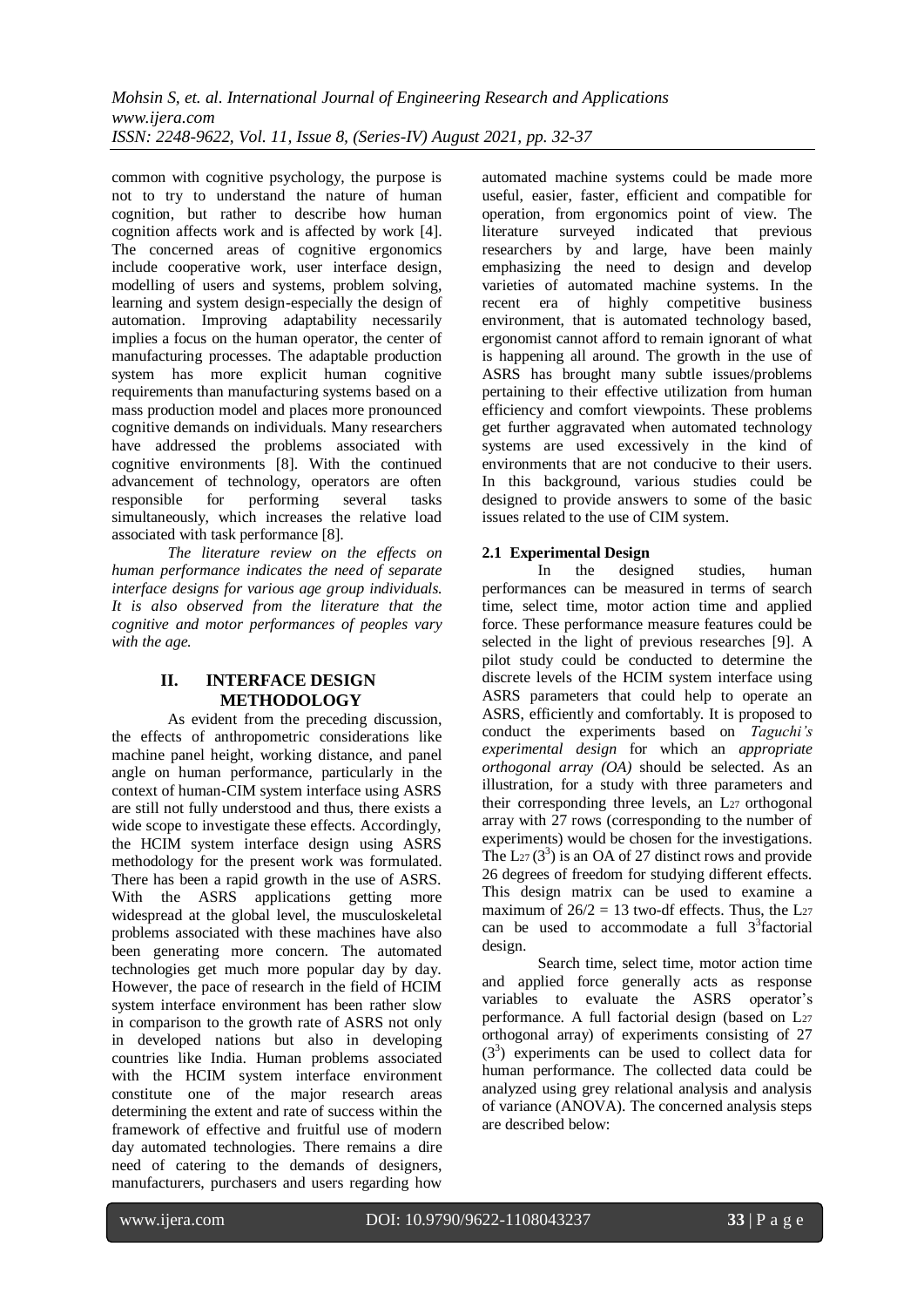#### **2.2 Grey Relational Analysis**

The Grey relational grade is an index which represents multiple performance characteristics. It basically shows relations among the series of experimental results. The determination of grey relational grade requires preprocessing of the experimental data in order to transfer the original sequence to a comparable sequence. The procedures of signal-to-noise (S/N) ratio determination, data preprocessing and determination of grey relational coefficient and grey relational grade are described as follows:

#### **i. Signal-to-Noise Ratio**

Taguchi method is one of the simplest and effective approaches for parameter design and experimental planning. In this method the term 'signal' represents the desirable value (mean) for the output characteristic and the term 'noise' represents the undesirable value (standard deviation [SD]) for the output characteristic. Therefore, the S/N ratio is the ratio of the mean to the SD. There are three types of S/N ratios depending on the type of characteristicsthe lower the better, the higher the better and the nominal the better.

The S/N ratios are expressed on a decibel scale. Regardless of category of the performance characteristics, a greater value corresponds to a better performance.

#### **III. DATA PRE-PROCESSING**

In grey relational analysis, the function of factors is neglected in situations where the range of the sequence is large or the standard value is enormous. However, this analysis might produce incorrect results if the factors, goals and directions are different. Therefore, one has to pre-process the data which is related to a group of sequences, which is called "Grey relational generation" [10] and [11]. Data pre-processing is a method of transferring the original sequence to a comparable sequence. For this purpose, the experimental data is normalized in the range between *'zero'* and *'one'*.

#### **Grey Relational Coefficient and Grey Relational Grade**

Following data pre-processing, a grey relational coefficient is calculated to express the relationship between the ideal and actual normalized experimental data. The grey relational coefficient can be expressed as followsequation (1)[12]:

$$
\xi_i(k) = \frac{\Delta_{min} + \varsigma \cdot \Delta_{max}}{\Delta_{0i(k)} + \varsigma \cdot \Delta_{max}} \tag{1}
$$

Where  $\Delta_{0i(k)}$  is the deviation sequence of the reference sequence  $x_0^*(k)$  and the comparability sequence  $x_i^*(k)$ , namely:

$$
\Delta_{0i (k)} = ||x_0^*(k) - x_i^*(k)||,
$$
  

$$
\Delta_{max} = max_{\forall i \in \mathbb{N}} \max_{\forall k} ||x_0^*(k) - x_i^*(k)||,
$$

 $\Delta_{min} = min_{\forall i \in \mathcal{i}} min_{\forall k} ||x_0^*(k) - x_i^*$ 

Where  $\zeta^2$  is distinguishing or identification coefficient:  $\varsigma \in [0,1]$ ,  $\varsigma = 0.5$  is generally used.

After obtaining the grey relational coefficient, its average is calculated to obtain the greyrelational grade. The grey relational grade is expressed as follows equation (2)[12]:

$$
\gamma_i = \frac{1}{n} \sum_{k=1}^n \xi_i(k) \tag{2}
$$

 $k=1$ <br>However, in actual application the effect of each factor on the system is not exactly same; Equation 2 can be modified asequation (3):

$$
\gamma_i = \frac{1}{n} \sum_{k=1}^n w_k \cdot \xi_i \ (k) \ ; \ \sum_{k=1}^n w_k = 1 \quad (3)
$$

 $k=1$ <br>Where  $W_k$  represents the normalized weighing value of factor '*k'*. Given the same weights, Equations 2 and 3 are equal.

In grey relational analysis, the grey relational grade is used to show the relationship among the sequences. If the two sequences are identical, then the value of the grey relational grade is equal to '1'. The grey relational grade also indicates the degree of influence that the comparability sequence could exert over the reference sequence.

#### **1.1 Analysis of Variance (ANOVA)**

The purpose of ANOVA is to find which individual factor and interaction between them significantly affect the multi-performance characteristics. This statistical analysis is based on the variance, the degrees of freedom, the sum of squares, the mean squares, the F-ratio, the P-value and the percentage of contribution to the total variation. It is proposed to carry out analysis of variance (ANOVA), interaction effect analysis and various model adequacy tests using the *Design Expert Software.*

#### **1.2 Stimuli and the Experimental Task**

Stimuli material should be available to the subjects in the form of a particular color through virtual colored light emitting diodes (LEDs) pan positioned on the ASRS working platform. In the designed research setup, the colors used for visual stimuli were sky blue, orange, black and magenta similar to existing ASRS panel color menus. As the availability of visual stimuli during the task is concerned, the LEDs 'on' and 'off' positions are controlled randomly through the LabVIEW program. A laboratory designed ASRS control panel through LabVIEW with working platform is proposed to be used for the experimentation.

For experimentation, the ASRS panel (designed using convertible laptop) could be joined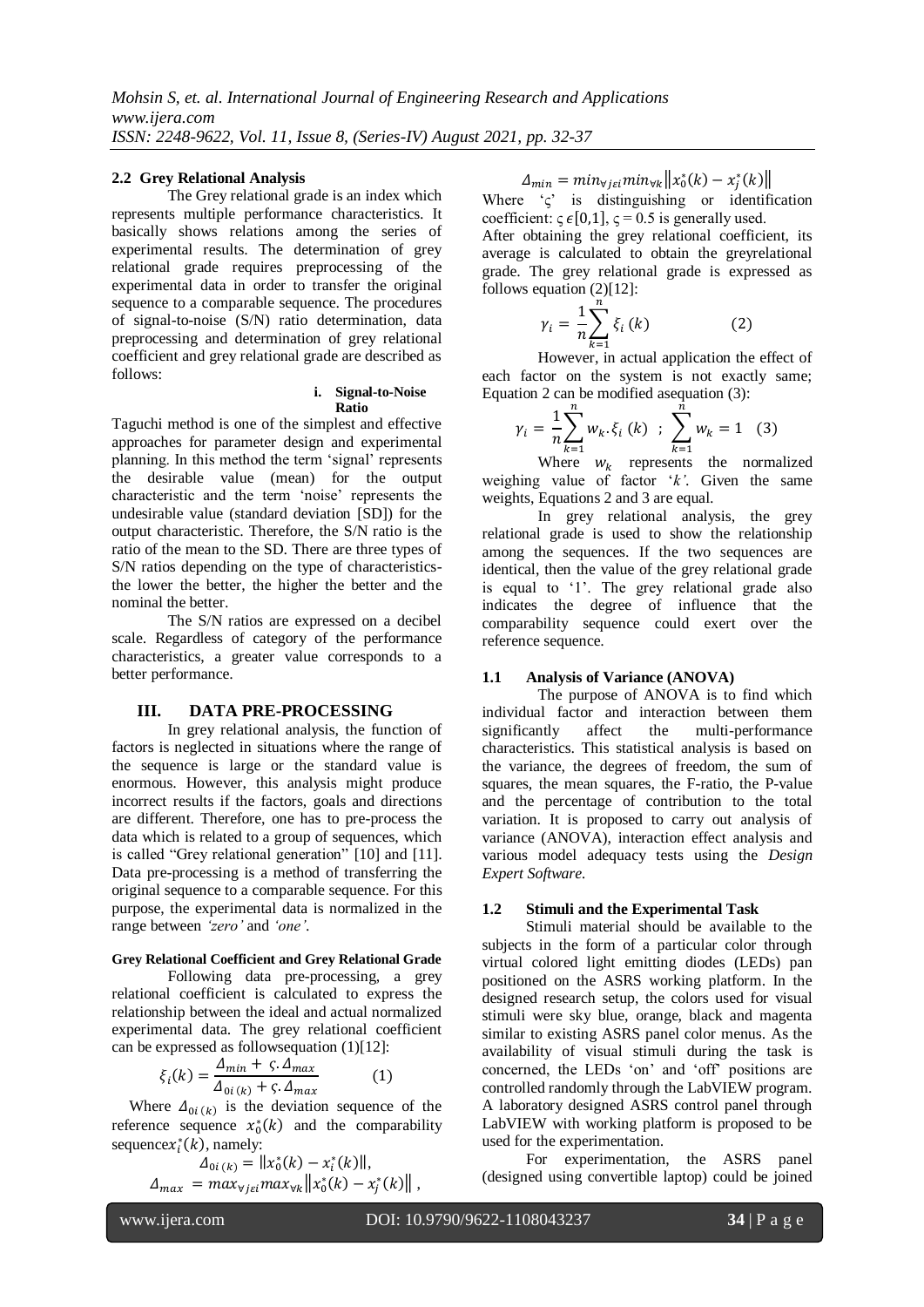*Mohsin S, et. al. International Journal of Engineering Research and Applications www.ijera.com ISSN: 2248-9622, Vol. 11, Issue 8, (Series-IV) August 2021, pp. 32-37*

with the load cell and the assembly could be fixed on a fabricated adjustable 'height' and 'angle' working platform [13]. The variable working distance [14] could be incorporated with the help of colored strip pasted on the ground in front of the assembled working platform. The operator's performance measures namely search time, select time, motor action time and applied force can be recorded through LabVIEW. During the experimentation, subjects should be asked to stand in front of the working platform [15] according to the selected HCIM system parameters combination with index finger of the right hand placed (for search time) on the holding switch away from ASRS panel (main menu for select time and sub menu for motor action time). The applied force may be recorded using ASRS panel (both main menu and sub menu) attached with another laptop through Data Acquisition (DAQ) system (NI9234). The whole task of the experiment should be performed by the subject through his right hand index finger.

Before execution of the actual task, the subject should be trained on the simulated ASRS panel. The subject during the experiment is required to respond ac-cording to the visual stimuli (ON position of a particular color LED programmed through LabVIEW). The subject respond in terms of lifting the index finger and pressing same colored designed switch on the main ASRS panel menu. The time difference, between glows of light on LEDs pan and finger lift is stored as 'search time' and finger lift and switch pressed on main menu is stored as 'select time'. Later, on the appearance of sub menu through LabVIEW program, the subject is required to press same colored designed switch on the sub ASRS panel menu. The time difference between switch pressed, on the main menu and sub menu is stored as 'motor action time'. For recording the applied force as a performance measure, a separate LabVIEW program may be developed. During the experimental task, the applied force, resulted through the pressing of two switches on the ASRS panel main and sub menus, could be stored.

### **1.3 Experimental Set-Up**

In this research methodology an ASRS panel was simulated using a convertible laptop loaded with LabVIEW software as shown in Fig 1. Another laptop loaded with LabVIEW, in the setup was used to record the applied force as shown in Fig 2. The convertible laptop was fixed to an adjustable platform with load cell (pie-zo-electric sensor). The height and angle of the platform were adjustable accord-ing to the selected ranges.



**Fig. 1.** Performance measurement setup with ASRS panel



**Fig. 2.** Subject executing motor action and applied force tasks

Human performance can be measured in terms of search time, select time, motor action time and applied force through performing experiments in a simulated environment, in terms of temperature, illumination level ([16], [13]), relative humidity [13], sound level  $(16]$ , [13]) etc. The positions of the indigenously designed ASRS panel, subject and other peripheral devices could be maintained as portrayed in the schematic diagram in Fig 2. As shown in the Fig 3, the stand-ing subject (item 1 of Fig 3) in front of ASRS panel can maintain any working distance (40/50/60 cm) according to colored strips (as item 2 of Fig 3). The work-ing platform (item 2 of Fig 3) can be adjusted at any (140/150/160 cm or else) height through adjustable screw. The ASRS panel (item 4 of Fig 3) can also be adjusted at any (80/90/100 degrees or else) angle through adjustable mechanism. Fig 4 shows the load cells (piezoelectric sensor) arrangement, which was used to fix on mica. Finally, this structure was assembled with a self-fabricated adjustable panel, to give a shape similar to an ASRS panel.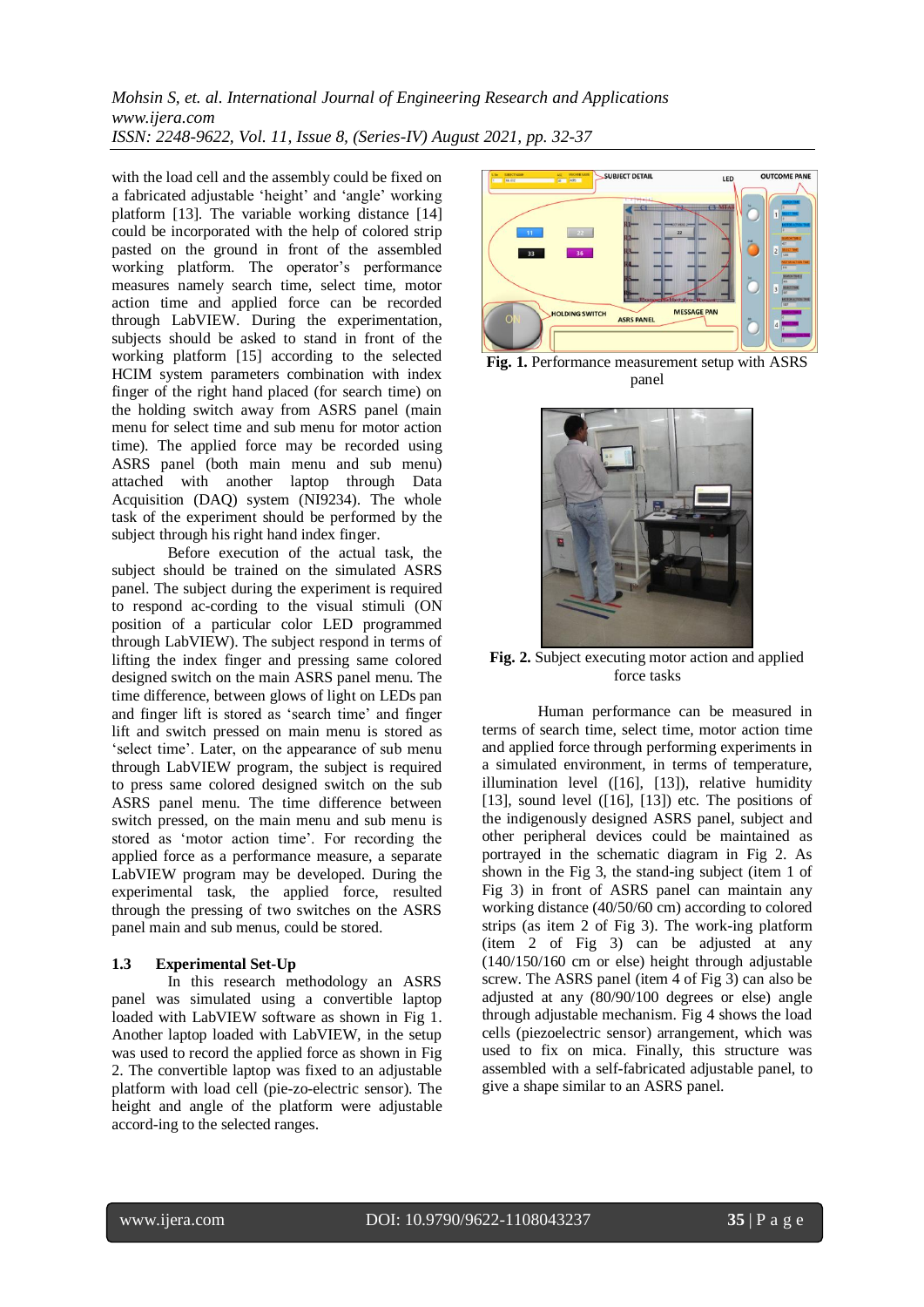

**Fig. 3.** Schematic diagram of the experimental set-up for experimental investigations



**Fig. 4.**Load cells (piezoelectric sensors) fixed on mica

# **IV. DISCUSSION**

World Health Organization (WHO) and Occupational Safety and Health Administration (OSHA) consider the cause of work related musculoskeletal diseases as multi-factorial. Management and workers in the recent scenario of automation are greatly concerned with the working environment, ergonomics, quality of work and occupational safety and health. The development in information and communication technologies and specialized work requiring repetitive task add up to a need for human-machine interface design. Ergonomists are concerned with the complex physical relationships between peoples, machines, job demands and work methods. Nowadays, major emphasis is on preventing musculoskeletal injuries in the workplace. Prevention of these injuries is accomplished by understanding biomechanics and physiology of work, through the use of biomechanical models, laboratory simulations, field studies and job analysis. Musculoskeletal disorders (MSDs) is a health disorder caused by repetitive motion, inadequate working posture, excessive exertion of strength, body contact with sharp surface, vibration, temperature, etc. MSDs can be minimized by prevention and management. Benefits for the prevention and management of MSDs show improvement of the work environment, the relation between the labor and management, productivity and decrease in lost workdays. From a long-term viewpoint, it can reduce financial losses and create the image of safe work place. MSDs are widespread and occur in all kinds of jobs. However, work related musculoskeletal disorders are not only health problems; they also are a financial burden to society. The costs are related to medical costs, decreased productivity, sick leave and chronic disability [17].

# **V. CONCLUSIONS**

- 1. This work has been presented an effective research methodology for the optimization of the human-ASRS interface environment with multi performance characteristics. Based upon the study, following concluding points are drawn:
- 2. Re-evaluation of the existing CIM environment from the impact of anthropometric factors point of view is needed. It is explored that the variables ASRS panel height, operator working distance and panel angle are important from the ergonomic evaluation of HCIM using ASRS view point.
- 3. It is concluded that panel operated CIM systems in general and ASRS in particular, should be redesigned so as to have an operating panel with the adjustments of both height and angle.
- 4. It is further observed that various ergonomic databases should be generated for the effective and efficient utilization of a CIM system. The databases should be in terms of ASRS panel height, operator working distance and the panel angle.

# **ACKNOWLEDGEMENT**

The author would like to acknowledge the support provided by the CIM Lab, Mechanical Engineering Department, Zakir Hussain College of Engineering & Technology, Aligarh Muslim University, Aligarh (U.P.) 202002, India.

# **REFERENCES**

- [1] D. Kee and I. Lee, "Relationships between subjective and objective measures in assessing postural stresses," *Appl. Ergon.*, vol. 43, no. 2, pp. 277–282, Mar. 2012.
- [2] I. A. Khan, "Ergonomic Design of Human-CNC Machine Interface," in *Human Machine Interaction - Getting Closer*, 2012, pp. 115–136.
- [3] I. A. Khan and M. Asghar, "Ergonomic design of the viewing angle in a computer numerically controlled-electro discharge machine environment," 2011, pp. 169–179.
- [4] I. A. Khan and M. Asghar, "Ergonomic evaluation of the angle of abduction in a computer numerically controlled electro discharge machine environment," *Cogn. Technol. Work*, vol. 12, no. 4, pp. 263–269, Nov. 2010.
- [5] I. A. Khan, "Multi-Response Research